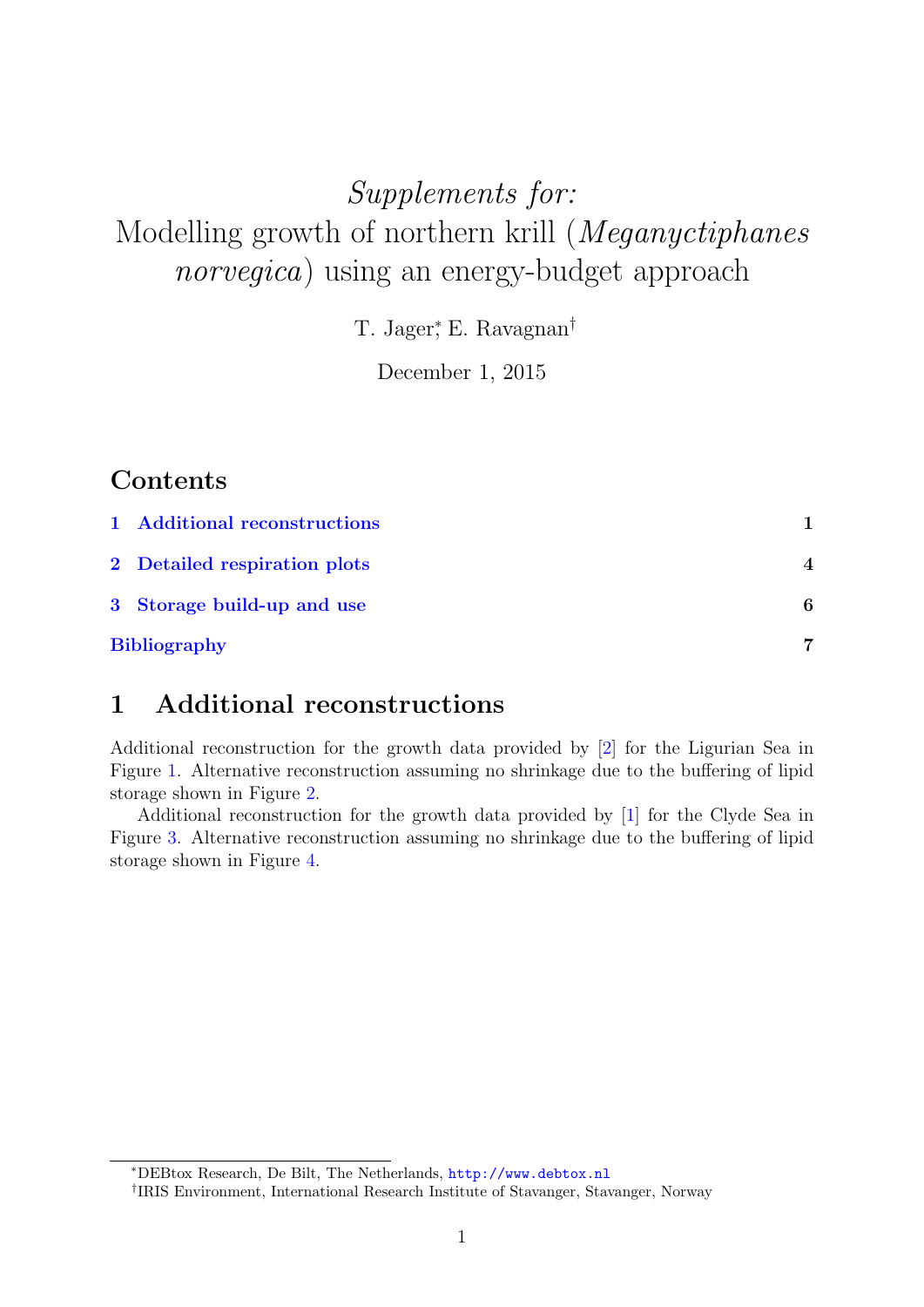

Figure 1: Reconstruction of the feeding history (scaled functional response  $f$ , middle plot) in the Ligurian Sea, based on observed size at age (top plot). Red line shows the predicted growth curve for constant ad libitum food availability. Bottom plot shows the assumed temperature profile. Apart from  $f$ , the only parameter estimated is the initial length  $(L_{w0} = 10.9 \text{ mm}).$ 

<span id="page-1-1"></span><span id="page-1-0"></span>

Figure 2: Alternative reconstruction of the feeding history in the Ligurian Sea, based on the assumption that krill do not shrink in winter due to their lipid storage.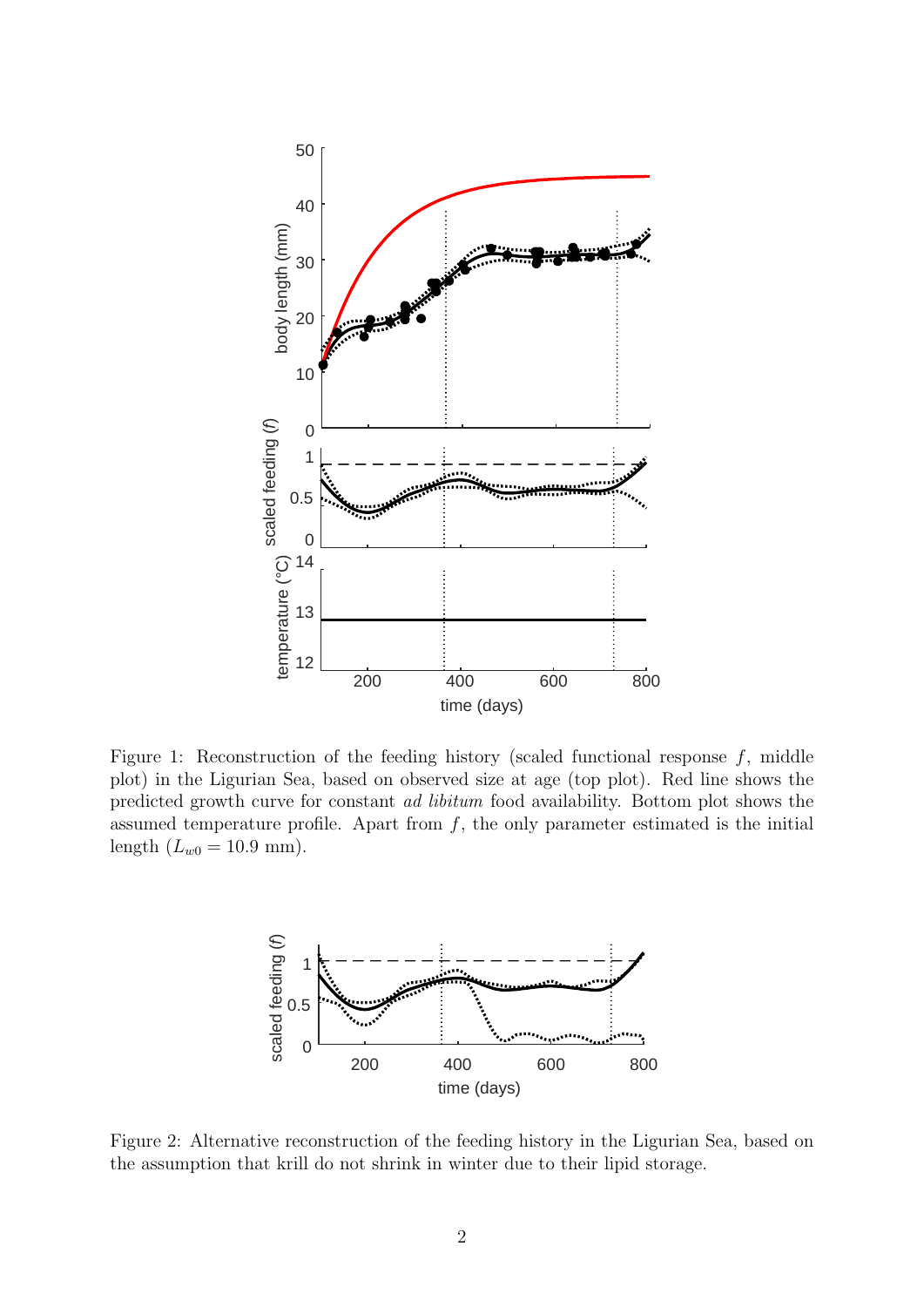

Figure 3: Reconstruction of the feeding history (scaled functional response f, middle plot) in the Clyde Sea, based on observed size at age (top plot). Red line shows the predicted growth curve for constant ad libitum food availability. Bottom plot shows the assumed temperature profile. Apart from  $f$ , the only parameter estimated is the initial length  $(L_{w0} = 0.729$  mm).

<span id="page-2-1"></span><span id="page-2-0"></span>

Figure 4: Alternative reconstruction of the feeding history in the Clyde Sea, based on the assumption that krill do not shrink in winter due to their lipid storage.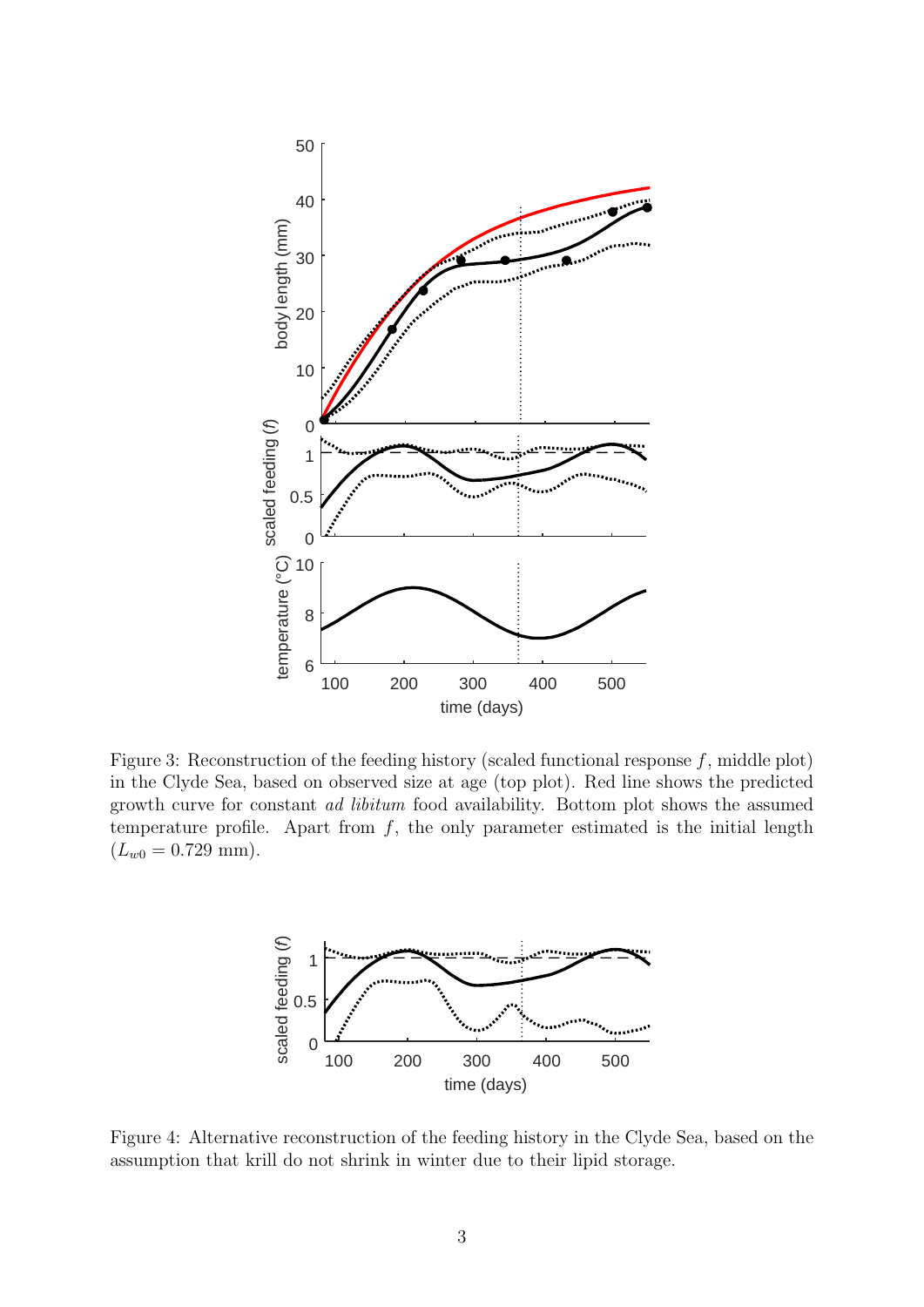## <span id="page-3-0"></span>2 Detailed respiration plots



Figure 5: Predicted and measured respiration rates versus temperature. Data from [\[4\]](#page-6-2), which were corrected by the original authors to a body size of 30 mm.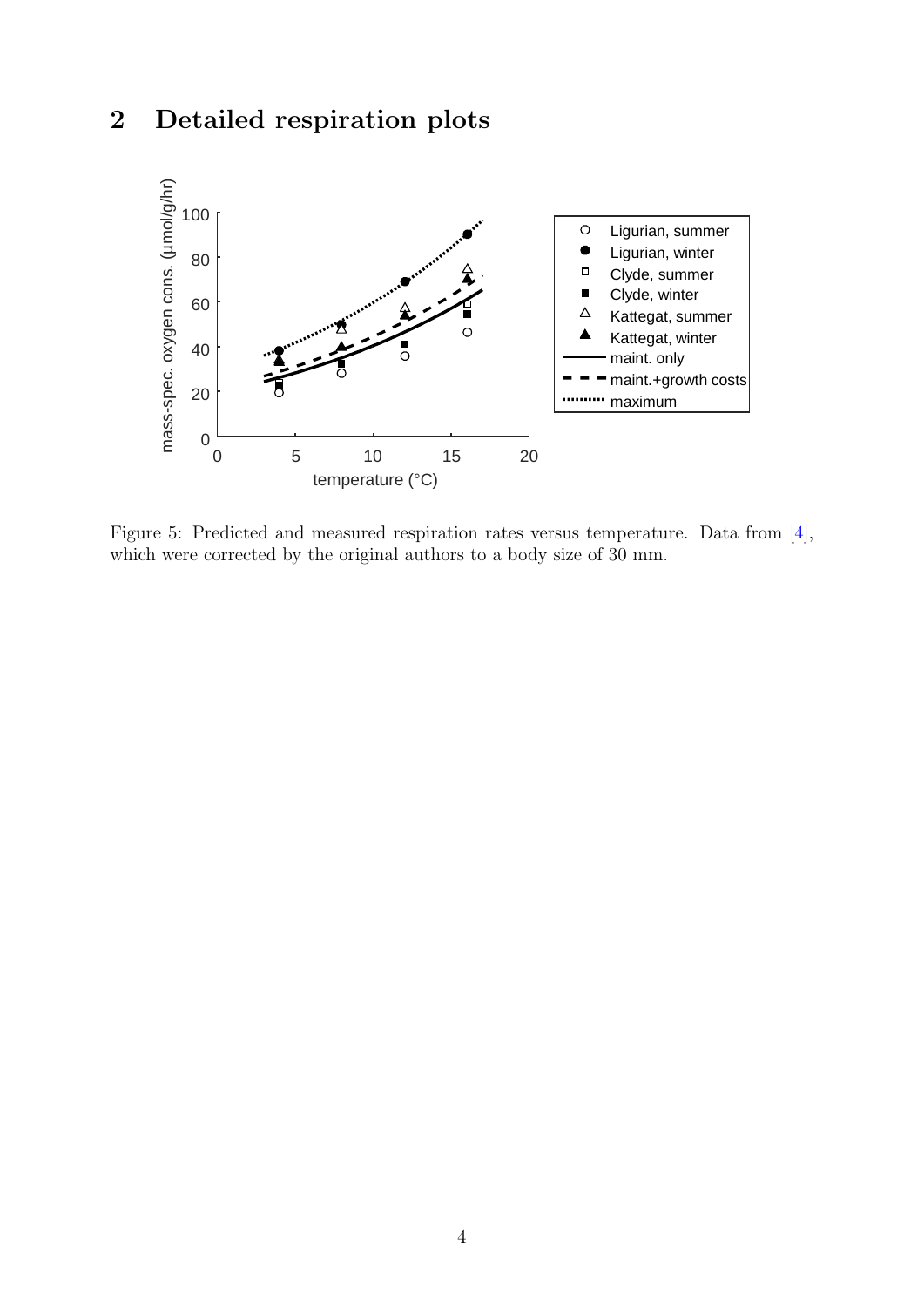

Figure 6: Predicted and measured respiration rates versus body length. Data from [\[6\]](#page-6-3) shown for different temperatures. Predictions (same line styles as in previous graph) corrected for temperature using the Arrhenius temperature as mentioned in the main text.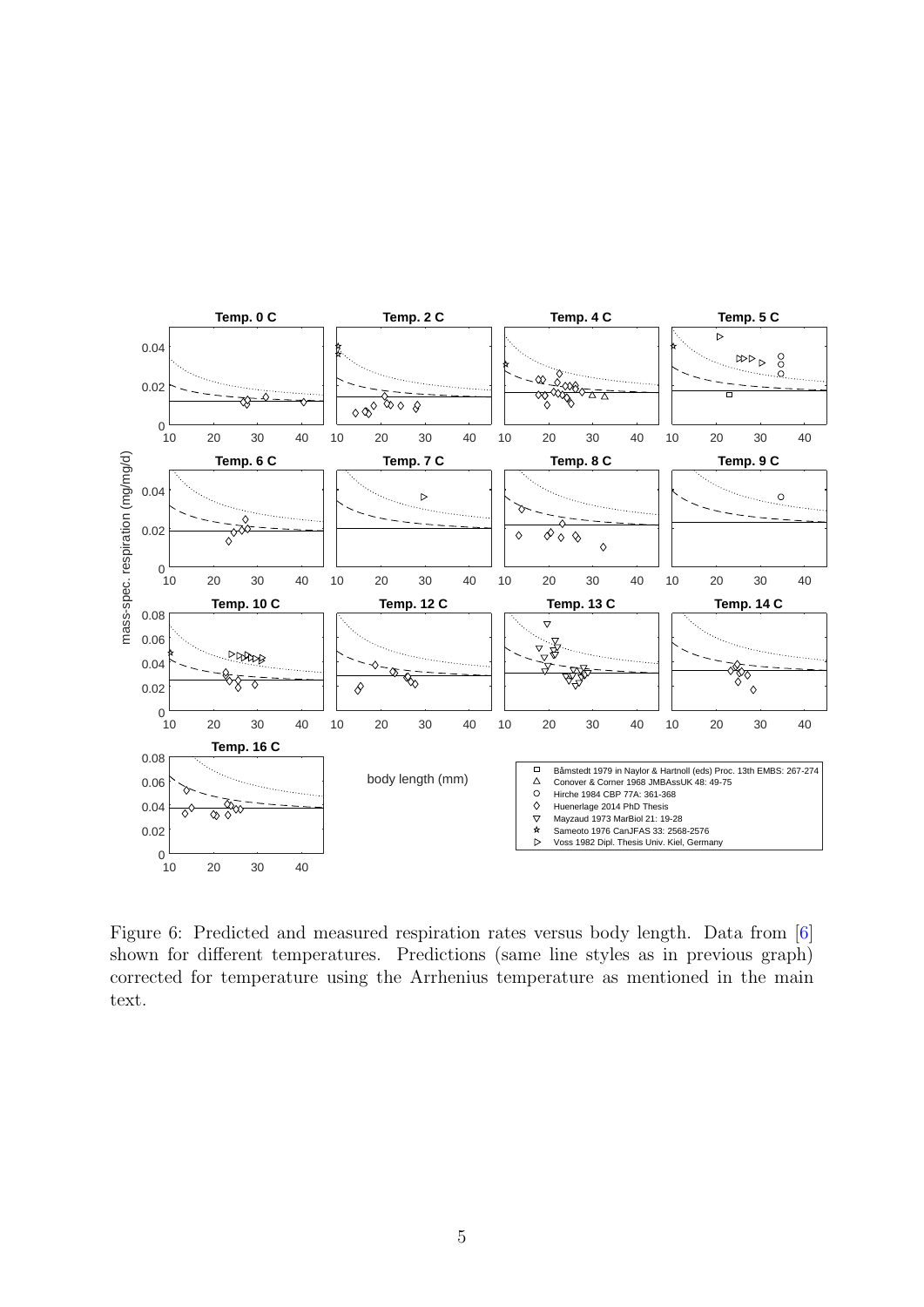#### <span id="page-5-0"></span>3 Storage build-up and use

The parameterised DEBkiss model also makes predictions for the build up of the lipid storage and for its use during seasonal food shortage. However, using this information in conjunction with the reconstructed growth curves, or simulating realistic scenarios, is not so simple. We do not know to what extent krill feed in the poor season (the reconstructed feeding levels show a wide confidence interval, when considering that a storage is present), we do not know how long they take to build up the buffer (i.e., when in the season do they switch from spawning to storing?), and it is likely that krill are able to decrease their maintenance needs during the poor season (as was shown for Antarctic krill, e.g., [\[3,](#page-6-4) [5\]](#page-6-5)).

We can, however, reveal some of the energetic constraints on the build-up and use of the storage. Here, we make a quick calculation for how many days an individual of a certain size would need to feed ad libitum to be able to pay its maintenance costs for one day under complete starvation. The result is shown in Fig. [7.](#page-5-1) This result is independent of temperature, as both the storage rate  $(J_R)$  and the maintenance rate  $(J_M)$  depend on temperature in the same manner. We here assume that the build-up and use of the storage occurs at the same temperature; if the starvation occurs at a lower temperature (in winter), the resulting lines in Fig. [7](#page-5-1) would be somwehat lower.

Clearly, maintenance needs are a serious part of the total energy budget. An individual needs to feed 2-3.5 days *ad libitum* to build up sufficient storage to pay maintenance needs for one day. Assuming a reduction in maintenance needs in the poor season (based on [\[3\]](#page-6-4)) leads to 0.5-1 day build up.

<span id="page-5-1"></span>

Figure 7: Number of days that an individual krill needs to feed *ad libitum* to be able to pay its maintenance needs for a single day, under the same temperature conditions. Broken line represents a scenario where maintenance costs are reduced to 25% under starvation.